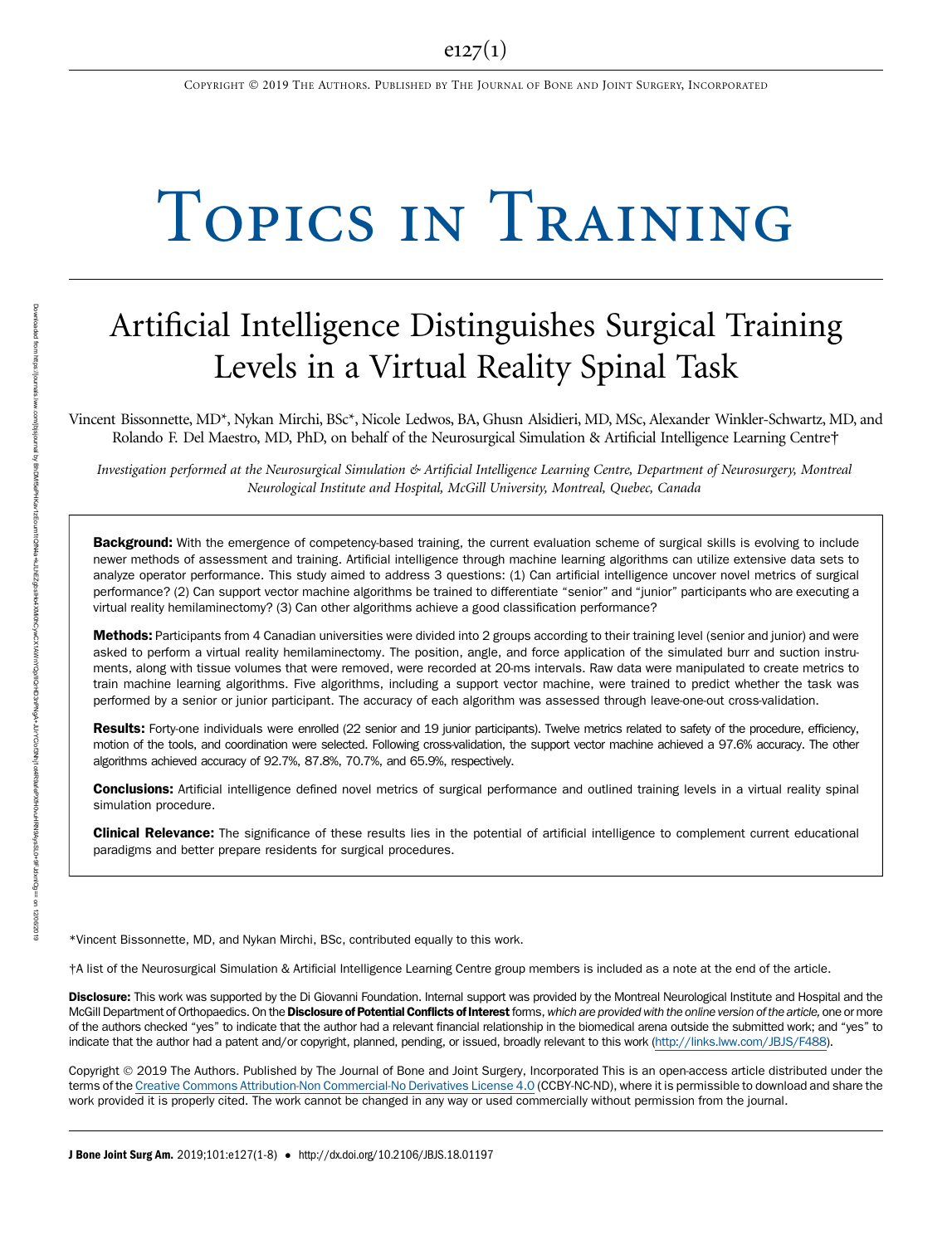ARTIFICIAL INTELLIGENCE DISTINGUISHES SURGICAL TRAINING LEVELS IN A VIRTUAL REALITY SPINAL TASK

With the shift toward competency-based curricula, surgical educational paradigms are evolving to include new methods of assessment and training. Whereas current assessments rely on subjective methods, new technologies offer the potential for more objective approaches to surgical skill evaluation<sup>1</sup>. Simulation has become important in surgical education, with many programs implementing courses involving animal models, cadavers, benchtop models, and virtual reality simulators<sup>2</sup>. Virtual reality simulators provide opportunities for repeat practice in risk-free environments and can quantify multiple aspects of psychomotor performance during surgical procedures<sup>3</sup>. The large amount of data collected from an individual's technical performance during a simulated task can be distilled into specific metrics. Metrics can be considered standards of reference to quantitate performance, efficiency, and progress<sup>4,5</sup>. Individual metrics often are incapable of effectively assessing surgical expertise since many procedures involve multiple complex psychomotor skills. The requirement of efficiently combining multiple metrics has resulted in the need to assess systems that are capable of analyzing extensive amounts of information from multivariate data sets.

Artificial intelligence employs machine learning algorithms, giving computers the ability to identify patterns and perform tasks without explicit programming when sufficient data are provided<sup>6,7</sup>. Different types of machine learning algorithms exist. Supervised algorithms, including support vector machines, are utilized most commonly. These algorithms are trained with examples of labeled data and learn patterns associated with each label, giving them the ability to label new data<sup>7</sup>. In surgical simulation, supervised algorithms could be trained utilizing sets of metrics labeled as senior or junior, thereby allowing them to classify new individuals' metrics as senior or junior. This is referred to as 2-class learning. Oneclass learning (training algorithms to identify individuals belonging to 1 group [e.g., experts]) and multiclass learning (training algorithms to classify individuals in  $\geq 2$  groups [e.g., junior residents, senior residents, and staff surgeons]) also could be employed but would require a large number of participants in each group to adequately train the algorithms. As such, these techniques have not been widely utilized to assess psychomotor skills in this context<sup>8</sup>.

The purpose of this study was to evaluate the potential of artificial intelligence as an assessment tool in virtual reality spine surgery simulation. We aimed to provide a preliminary proof of concept that could act to introduce artificial intelligence as a mechanism to objectively assess surgical skill level. We addressed 3 questions in this investigation: (1) Can artificial intelligence uncover novel metrics of surgical performance that differentiate between 2 groups of different training levels? (2) Can support vector machine algorithms be trained to recognize whether an individual executing a virtual reality hemilaminectomy is



Fig. 1

Figs. 1-A, 1-B, and 1-C Demonstration of the NeuroVR platform. Fig. 1-A An individual performing the virtual hemilaminectomy scenario. Fig. 1-B Virtual tissues include L2, L3, and L4 vertebrae, interspinous ligaments, surrounding muscles, ligamentum flavum, intervertebral discs, and dura. Fig. 1-C The participant must hold the burr in his or her dominant hand and the suction instrument in the nondominant hand.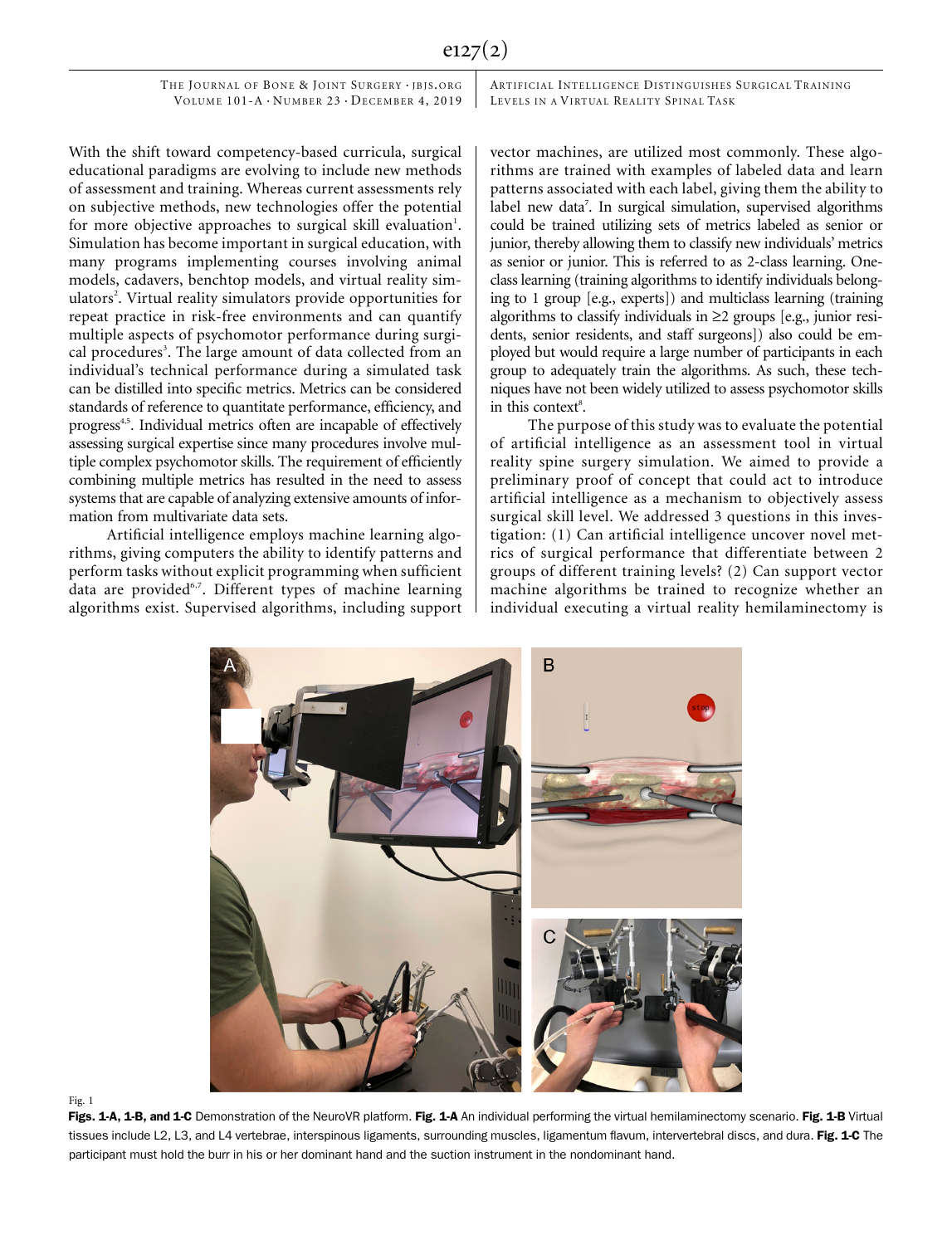## $e127(3)$

THE JOURNAL OF BONE & JOINT SURGERY · JBJS.ORG VOLUME  $101-A \cdot N$ UMBER  $23 \cdot D$ ECEMBER 4, 2019

ARTIFICIAL INTELLIGENCE DISTINGUISHES SURGICAL TRAINING LEVELS IN A VIRTUAL REALITY SPINAL TASK



### Fig. 2

A framework for integrating artificial intelligence in virtual reality surgical simulation. The virtual reality surgical simulation section involves raw data acquisition from the simulator. Machine learning methodology is followed by performing metric extraction, normalization, and selection. The selected metrics are fed to a collection of machine learning algorithms, and an iterative process of parameter adjustment is followed to optimize classification accuracy. This step uses cross-validation techniques to assess classification accuracy. Once the optimal algorithm and parameters are identified, a single model is trained using all of the data. This model can then be used for generalizability testing on new subjects.

of senior or junior level? (3) Can other algorithms achieve a good classification performance (accuracy >75%)?

#### Materials and Methods

Spine surgeons, spine fellows, orthopaedic and neurosurgery residents, and medical students from 4 Canadian universities were recruited. Because this investigation aimed to provide an initial proof of concept of the utility of machine learning as an assessment tool, we employed simple 2-class learning algorithms. Thus, 2 groups of different expertise level had to be defined a priori. Participants were divided into senior (postgraduate year [PGY]-4 and above) and junior (PGY-3 and below) groups because our group of surgeons considered that the simulated procedure required basic burr and suction instrument-handling skills that should be acquired by the fourth year of orthopaedic and neurosurgery training.

All participants signed a consent form that was approved by McGill University Health Centre Research Board before entering the study. The NeuroVR neurosurgical simulator (CAE Healthcare) virtual reality platform, which incorporates a microscopic view and haptic feedback, was employed to perform a left L3 hemilaminectomy<sup>9</sup>. This platform includes numerous simulated surgical scenarios that have been studied extensively<sup>10-13</sup>. As demonstrated in Video 1, the virtual hemilaminectomy required participants to remove the L3 lamina with a simulated burr in their dominant hand while controlling bleeding with a simulated suction instrument in their nondominant hand (Figs. 1-A, 1-B, and 1-C). Participants were given verbal and written instructions to remove the L3 lamina without damaging surrounding tissues. Subjects had 5 minutes to complete the task because this amount of time was found to be adequate in preliminary studies. Each participant performed the task once without prior practice. Individuals participated in the trial at a single time point without follow-up. The trial was conducted in an experimental setting that was void of distractions.

| Machine Learning Algorithm   | Mechanism*                                                                                                                                                                                                                                                                                                           |
|------------------------------|----------------------------------------------------------------------------------------------------------------------------------------------------------------------------------------------------------------------------------------------------------------------------------------------------------------------|
| Support vector machine       | Uses a hyperplane to separate data in $\geq$ groups and maximizes the distance between the closest points<br>from both groups and the hyperplane                                                                                                                                                                     |
| Linear discriminant analysis | Projects multidimensional data (many metrics) on a single dimension to maximize the distance between<br>the means of the groups and minimize the variance within each group                                                                                                                                          |
| k-nearest neighbors          | Uses distance functions such as the Euclidean distance to determine the closest neighbors to a point. A<br>parameter (k) corresponds with the number of neighbors considered. The class of a participant is<br>determined on the basis of its relationship with the nearest participants in a multidimensional space |
| Naive Bayes                  | Classifies participants on the basis of probabilities that the chosen metrics belong to experts or novice<br>surgeons. It assumes that all of the chosen metrics are independent from each other                                                                                                                     |
| Decision tree                | Classifies individuals by building a series of nodes whereby subjects are divided according to the value of<br>a certain metric. The algorithm finds the optimal values to divide subjects in classes                                                                                                                |

\*The mechanism of every algorithm is discussed further in the literature<sup>7,17-21</sup>.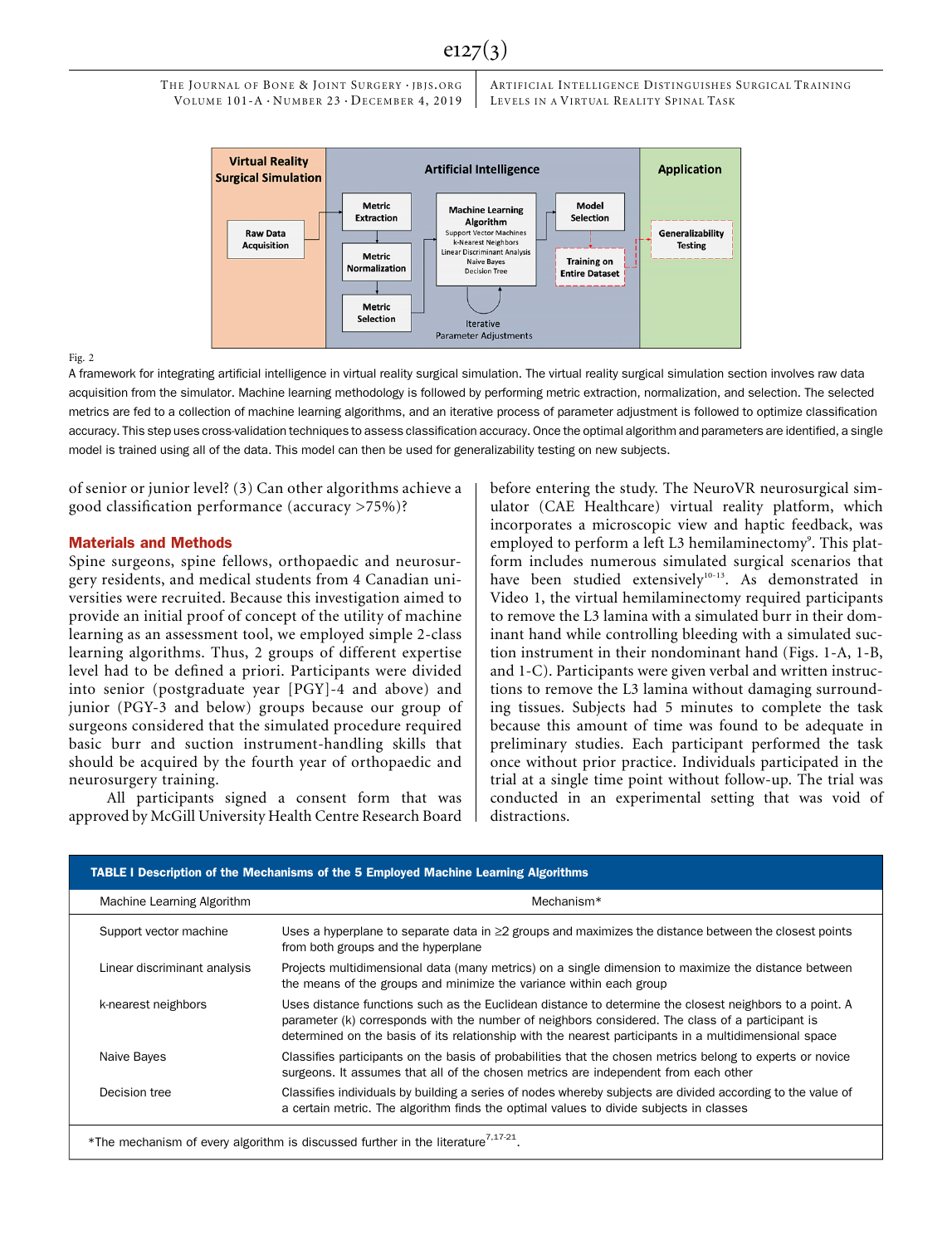|                         | Orthopaedic   | Neurosurgery   | Total         |
|-------------------------|---------------|----------------|---------------|
| <b>Training Level</b>   | Surgery (no.) | (no.)          | (no.)         |
| Spine surgeons          | $\mathbf{1}$  | 5              | 6             |
| Spine fellows           | 2             | 1              | 3             |
| PGY-6                   | N/A           | 2              | $\mathcal{P}$ |
| PGY-5                   | 3             | 1              | 4             |
| PGY-4                   | 3             | 4              | 7             |
| <b>Total senior</b>     | 8             | 8              | 22            |
| PGY-3                   | $\mathbf{1}$  | $\mathbf{1}$   | 2             |
| PGY-2                   | 3             | $\overline{2}$ | 5             |
| PGY-1                   | $\mathcal{P}$ | $\overline{2}$ | 4             |
| <b>Medical students</b> | N/A           | N/A            | 8             |
| Total junior            | 6             | 5              | 19            |

Artificial intelligence methodology was applied through a series of steps, including raw data acquisition, metric extraction, metric normalization, metric selection, machine learning algorithms, and model selection (Fig. 2). These methods follow guidelines to utilize machine learning algorithms to assess surgical expertise in simulation that previously had been established by our group<sup>14</sup>.

The position, angle, and force of both simulated instruments, along with the removed volume of all simulated tissues, were captured at 20-ms intervals and were exported to a file.

A metric is an input that is used to train a machine learning algorithm to predict whether a participant belongs to the senior or junior group. The accuracy of an algorithm can be defined as the number of good predictions out of the total number of predictions made. To obtain the best accuracy and to reduce computational cost, metrics given to algorithms must be carefully processed<sup>15</sup>.

The raw variables provided by the NeuroVR can be combined to generate more complex metrics. For instance, by combining tooltip position and time, velocity can be assessed. A series of functions was developed to extract metrics from the raw data using MATLAB R2018a (MathWorks). Metrics were divided into 4 categories, including safety, efficiency, coordination, and motion<sup>4,13</sup>. Since metrics of varying scales were generated, data normalization was performed with z-scores.

Metric Selection Metric selection is an important step in machine learning that attempts to find the combination of metrics that most accurately differentiates between the 2 groups<sup>16</sup>. This step is vital to prevent the algorithm from receiving irrelevant input, thereby avoiding

ARTIFICIAL INTELLIGENCE DISTINGUISHES SURGICAL TRAINING LEVELS IN A VIRTUAL REALITY SPINAL TASK

the training of algorithms that are too closely "fitted" to a specific data set and tend to generalize poorly to new subjects $17$ .

In this study, metric selection was performed in 2 parts. First, to capture metrics that are clinically relevant, 2 spine surgeons selected metrics that they felt could differentiate between the 2 groups through a questionnaire (Appendix A). Second, since these metrics may not all adequately discriminate between the 2 groups in this scenario, a backward selection algorithm from PRtools [\(http://prtools.org/\)](http://prtools.org/) was employed. This backward algorithm started with all of the metrics chosen by spine surgeons and removed them sequentially while iteratively training a machine learning algorithm and testing its accuracy using 10-fold cross-

## TABLE III Number of Laminectomy Cases in Which Each Resident Assisted\* Participant Level Number of Laminectomy Cases in Which the Resident Assisted Junior orthopaedics PGY-1† 0 PGY-1† 0 PGY-2† 3 PGY-2† 6 PGY-2† N/A PGY-3† 25 Median 3 Junior neurosurgery PGY-1† 3 PGY-1† 15 PGY-2† N/A PGY-2† N/A PGY-3† 3 Median 3 Senior orthopaedics PGY-4† 4 PGY-4† 3 PGY-4† 20 PGY-5† 50 PGY-5† 10 PGY-5† N/A Median 20 Senior neurosurgery PGY-4‡ 50 PGY-4‡ 60 PGY-4 **\*** 80 PGY-4‡ 100 PGY-5‡ 75 PGY-6† 30 PGY-6† 40 Median 60 \*PGY = postgraduate year, and N/A = not applicable. †University A. ‡University B.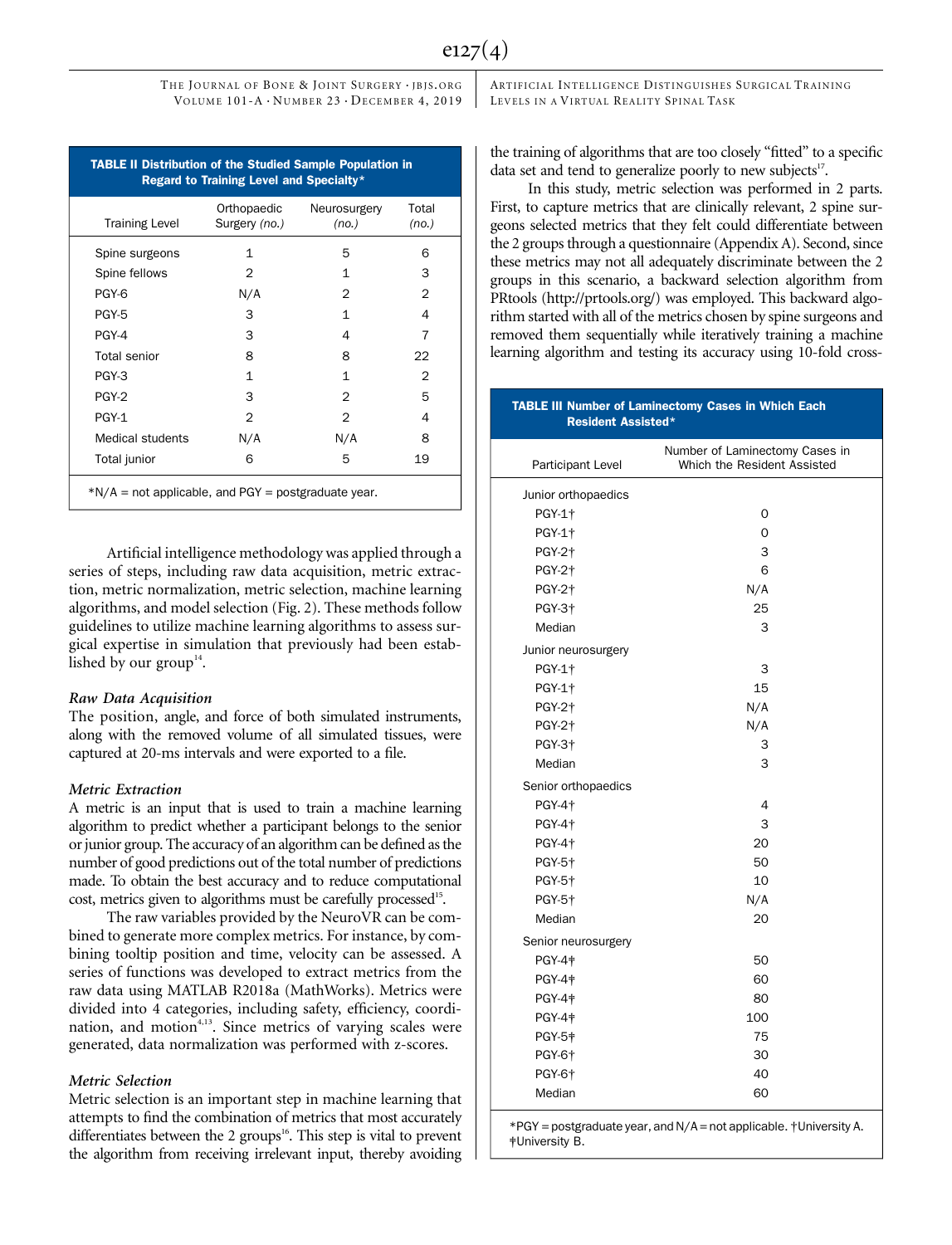### TABLE IV Initial Metrics Selected by 2 Spine Surgeons

#### **Safety**

Mean force applied on ligamentum flavum

Maximum force applied on ligamentum flavum

Mean force applied on dura

Maximum force applied on dura

Volume of ligamentum flavum removed

Number of times dura was touched with an active burr

Minimum and maximum position of the burr in the cephaladcaudad axis while removing L3

Minimum and maximum position of the burr in the medial-lateral axis while removing L3

#### **Efficiency**

Position of the burr when the first removal of L3 occurs Idle time (amount of time no force is applied by any tool on any structure)

Total tip path length of the burr (sum of every change in position) Total tip path length of the suction (sum of every change in position)

Amount of time spent removing L3/total time to completion Time to completion

#### Coordination

Volume removed while simultaneously using the suction and the burr

Mean velocity of the suction while simultaneously using the burr Number of times structures are touched with suction while using the burr

Amount of time spent while simultaneously using the suction and the burr

Mean distance between the tip of the burr and the tip of the suction

## Motion of the tools

Variance of angles of the burr when removing L3

Consistency of movements (distance between 2 acceleration peaks for the burr when removing L3 in 3 different axes)

Consistency of movements (distance between 2 acceleration peaks for the suction instrument when removing L3 in 3 different axes)

Mean acceleration of the burr over the whole procedure in 3 different axes

Mean acceleration of the suction over the whole procedure in 3 different axes

Mean velocity of the burr when removing ligamentum flavum

Maximum velocity of the burr when removing ligamentum flavum

validation<sup>16</sup>. The backward algorithm stopped when a combination of metrics provided the highest accuracy of classifying senior individuals as senior and junior individuals as junior. Metrics that were not selected were not further analyzed.

Support vector machines are suited for small sample size and multivariate data that are necessary for global evaluation of surgical skill, thereby making them a prime candidate for virtual reality surgical simulation<sup>7,17,18</sup>. Furthermore, their decisionARTIFICIAL INTELLIGENCE DISTINGUISHES SURGICAL TRAINING LEVELS IN A VIRTUAL REALITY SPINAL TASK

making process is describable. In a manner similar to the coefficients in a linear logistic regression, these algorithms attribute a weight to each metric and make their classification on the basis of an equation that considers every metric and its respective weight. This is interesting from an educational perspective because it could help juniors to understand what they need to improve to achieve the senior level. These factors led us to focus on this algorithm. Four other algorithms (k-nearest neighbors, linear discriminant analysis, naive Bayes, and decision tree) were also trained to assess whether the selected metrics could achieve a similar accuracy with diverse classification methods. The mechanism of each algorithm is explained in Table I. Additional information is available in the literature<sup>7,17-21</sup>.

Because our sample size was relatively limited, leave-oneout cross-validation was employed to train and test the algorithms<sup>19</sup>. Leave-one-out cross-validation trains the algorithm with all but 1 of the participants, and subsequently tests the trained algorithm on the 1 participant who was left out of the training set. This process is repeated with every participant;

#### TABLE V Final Metrics Selected by Metric Selection Algorithm

| Metric                                                                                                                                               | Senior/Junior<br>Ratio |
|------------------------------------------------------------------------------------------------------------------------------------------------------|------------------------|
| Safety                                                                                                                                               |                        |
| Maximum force applied on dura                                                                                                                        | 0.56                   |
| Efficiency                                                                                                                                           |                        |
| Amount of time spent removing L3/total<br>time to completion                                                                                         | 0.96                   |
| Coordination                                                                                                                                         |                        |
| Amount of time spent while using<br>suction and burr at the same time                                                                                | 1.73                   |
| Number of times structures are touched<br>with suction while using the burr                                                                          | 2.18                   |
| Motion of the tools                                                                                                                                  |                        |
| Distance between 2 acceleration peaks<br>for the burr in the cephalad-caudad axis<br>when removing L3 (consistency of<br>movements of the burr)      | 1.48                   |
| Distance between 2 acceleration peaks<br>for the suction in the medial-lateral axis<br>when removing L3 (consistency of<br>movements of the suction) | 0.99                   |
| Mean acceleration of the burr in the<br>anterior-posterior axis                                                                                      | 0.61                   |
| Mean acceleration of the burr in the<br>medial-lateral axis                                                                                          | 0.73                   |
| Mean acceleration of the suction in the<br>medial-lateral axis                                                                                       | 0.46                   |
| Mean velocity of the burr when removing<br>ligamentum flavum                                                                                         | 1.16                   |
| Maximum velocity of the burr when<br>removing ligamentum flavum                                                                                      | 0.87                   |
| Variance of the pitch angle of the burr<br>when removing L3                                                                                          | 0.34                   |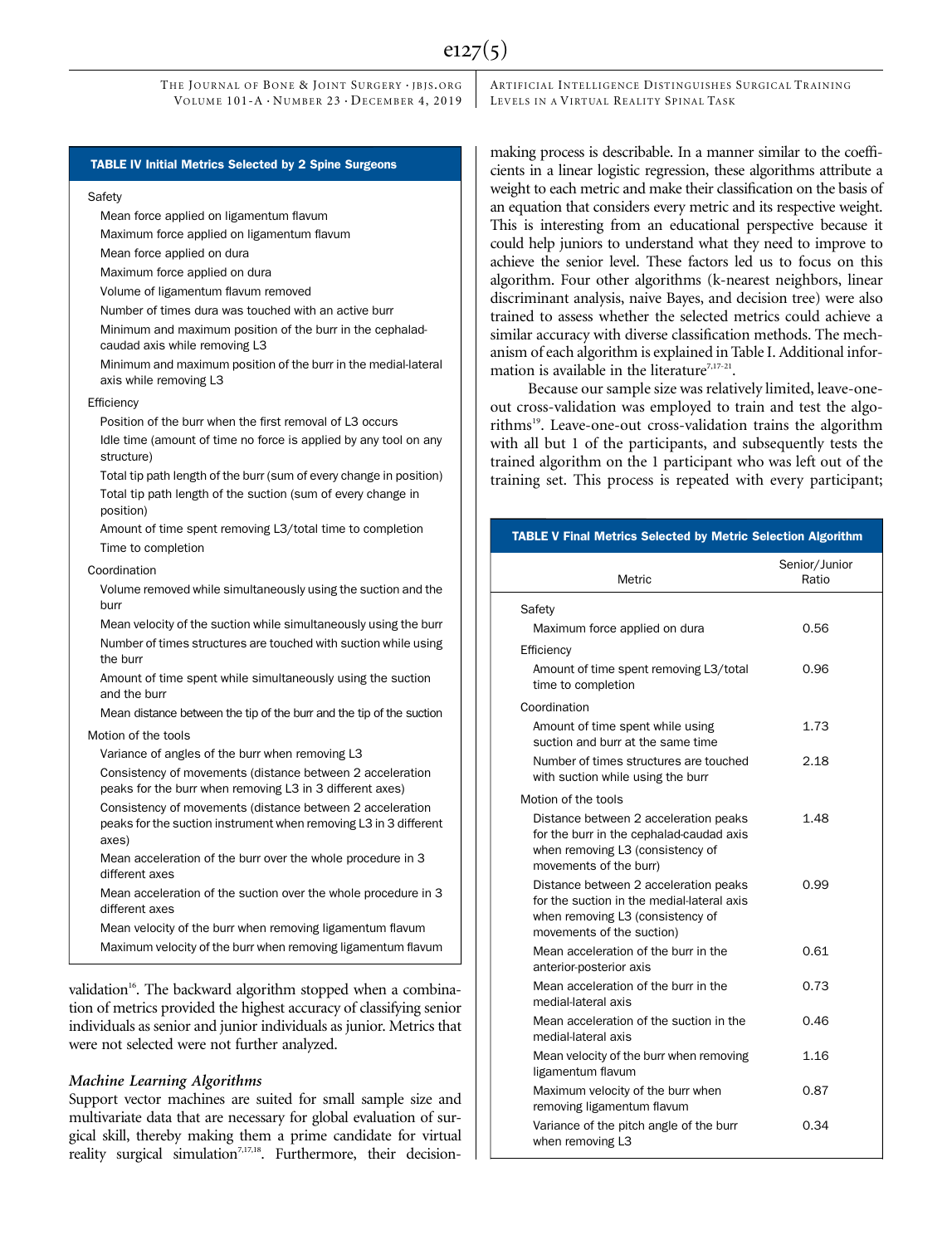ARTIFICIAL INTELLIGENCE DISTINGUISHES SURGICAL TRAINING LEVELS IN A VIRTUAL REALITY SPINAL TASK

hence, in our case, the process was repeated 41 times. Because algorithms are built according to various parameters, these were adjusted in an iterative manner to optimize classification accuracy.

To analyze the performance of senior and junior participants, the ratio of the average metric score for senior and junior participants (the fold difference) was calculated for each metric.

#### Results

Twenty-two senior participants (6 spine surgeons, 3 spine fellows, and 13 senior residents) and 19 junior participants (11 junior residents and 8 medical students) were recruited. The distribution of the participants' training level and specialty is presented in Table II. The number of laminectomy cases in which each resident assisted is outlined in Table III. Forty-one metrics were generated. Of these, 36 metrics were selected by spine surgeons and are presented in Table IV. The backward algorithm identified 12 final metrics, which are listed in Table V. Eight metrics relate to motion of the tools, and 4 relate to safety, efficiency, and coordination. The maximum force applied on dura is lower in the senior group (fold difference: 0.56). The amount of time spent while simultaneously using the burr and suction instruments was higher for senior participants (fold difference: 1.73). The senior participants touched adjacent structures more with their suction instrument while removing L3 with the burr (fold difference: 2.18). The ratio of the amount of time spent removing L3 to the total time of the procedure was similar in both groups (fold difference: 0.96). Finally, senior participants displayed slower deceleration overall, showed higher delays between 2 consecutive accelerations while removing L3, and exhibited less variance in the pitch angle of the burr when they removed L3.

Using leave-one-out cross-validation, 5 algorithms were assessed. The support vector machine achieved the highest accuracy, at 97.6%. The k-nearest neighbors, linear discrimi-



The support vector machine (SVM) achieved the highest accuracy, at 97.6%, with use of leave-one-out cross-validation. The k-nearest neighbors (kNN) reached an accuracy of 92.7%. The linear discriminant analysis(LDA) achieved an accuracy of 87.8%. The decision tree had a 70.7% accuracy. The naive Bayes reached the lowest accuracy, at 65.9%.



Fig. 4

Using leave-one-out cross-validation, the support vector machine classified senior participants with a sensitivity of 100% and junior participants with a specificity of 94.7%. The obtained positive predictive value (PPV) was 95.7%, and the negative predictive value (NPV) was 100%. The algorithm achieved an overall classification accuracy of 97.6%.

nant analysis, decision tree, and naive Bayes had 92.7, 87.8, 70.7, and 65.9% accuracy, respectively (Fig. 3).

A confusion matrix was produced for the support vector machine algorithm (Fig. 4). Only 1 junior surgeon was misclassified.

#### **Discussion**

Machine learning algorithms have defined novel metrics of surgical performance in a virtual reality spinal task. This addresses our first research question.

The 4 areas of surgical skill that had been identified were represented in the 12 metrics that were selected. From a safety perspective, the senior group restricted the force applied on the dura. This is an important metric to teach, considering that applying high forces on the dura may increase the risk of dural tear. The senior participants also used their tools simultaneously more often than the junior participants. This shows the importance of the acquisition of bimanual skills in spine surgery. Furthermore, the senior participants displayed less angle variance with the burr when removing L3 and higher delays between 2 acceleration peaks, which provides new insights on the consistency of their movements. These results support that surgical skill is multifaceted and may benefit from teaching based on metrics that embody different aspects of surgical performance.

An automated feedback system was created with these metrics. Future participants will be able to see their scores on each of the metrics, as well as a global classification of the surgical training level (junior or senior). In addition, they will individually be guided to improve their skills through videobased and auditory feedback, which attempts to mimic current training in the operating room whereby surgeons explain what to improve and demonstrate how to do it.

## **True Class**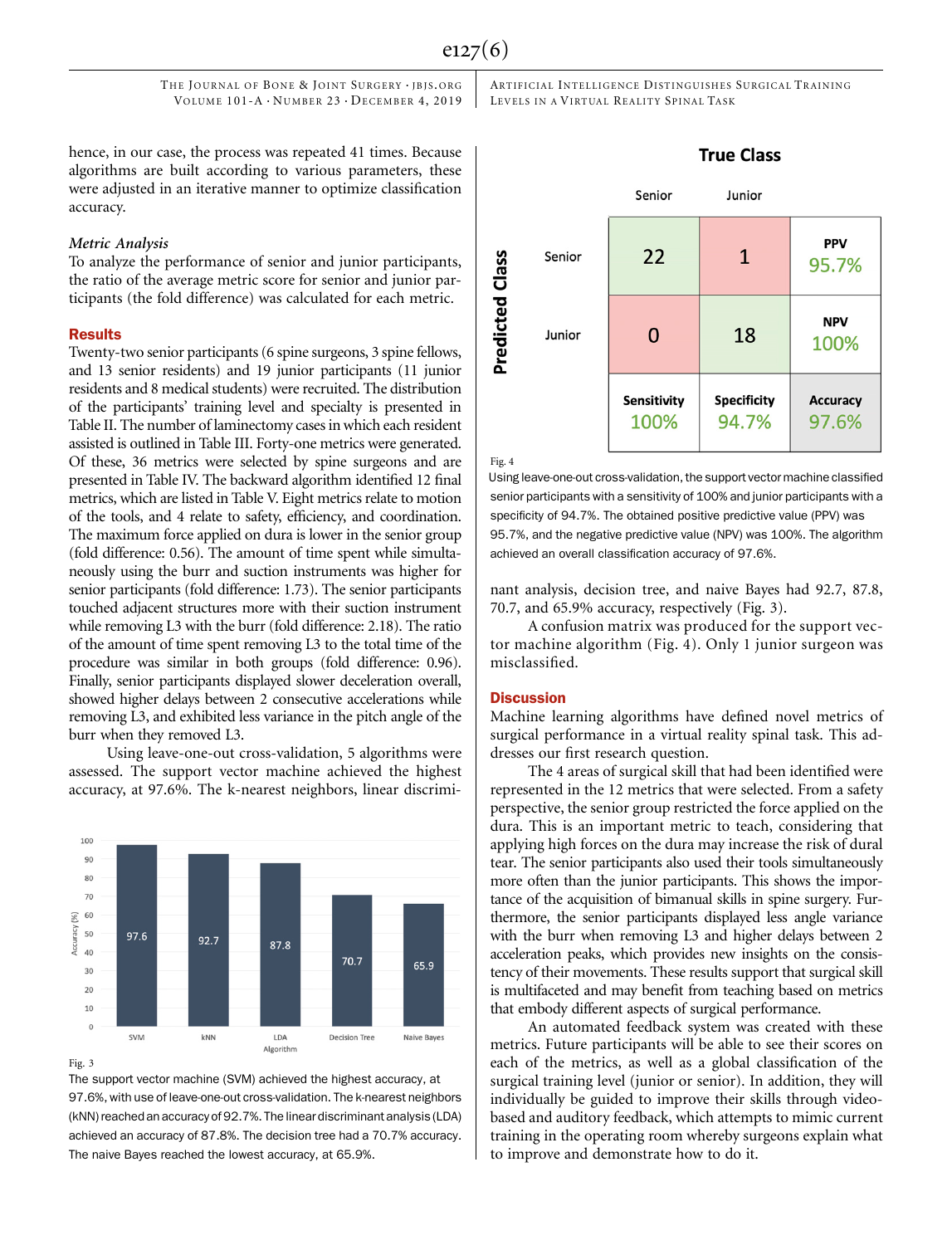ARTIFICIAL INTELLIGENCE DISTINGUISHES SURGICAL TRAINING LEVELS IN A VIRTUAL REALITY SPINAL TASK

We addressed the second research question by training a support vector machine algorithm with 12 metrics to classify senior and junior participants performing a virtual reality spine procedure. The advantage of applying machine learning to our multivariate data set is that it provides a more objective and holistic assessment of psychomotor performance.

As a support vector criterion was employed to select metrics, the final metrics were likely best performed with support vector machine algorithms. To evaluate the ability of these metrics to differentiate training level, other algorithms were trained with the same metrics. Two other algorithms (the k-nearest neighbors and the linear discriminant analysis) displayed accuracies of >75%, thereby addressing the third outlined research question.

The subject who was misclassified by the support vector machine algorithm was a PGY-2. Although we cannot be certain that this misclassification is attributed to a higher set of skills, we analyzed this individual's metrics to understand this result. This individual applied less force on the dura, spent more time using both tools simultaneously, and displayed more consistency with the burr (less variance in pitch angle and larger distance between 2 acceleration peaks) than other juniors. These results suggest that this individual's performance was more consistent with the expected performance of the senior group.

Participants were from multiple institutions and 2 specialties (neurosurgery and orthopaedics), making these data more representative of different training paradigms. Incorporating residents from both specialties allows the platform to have the potential to improve the standardization of spine training. However, this study was only an initial step to incorporate these technologies in residency training. It acts only as a proof of concept, and generalizability testing in a new population is required to ensure that the algorithm is not overfitted and to evaluate the platform's potential in training. This algorithm was trained according to residency training levels without explicit knowledge of surgical skill and has yet to be tested on an independent data set. Thus, it cannot be used to certify the proficiency of residents prior to independent practice, nor can it assess surgical skill level with certainty, but it may help with psychomotor skills acquisition.

There are limitations to employing machine learning in this simulated procedure. First, simulated burr and suction instruments are not representative of the many instruments and bimanual psychomotor skills that are employed during spine operations. Second, the visual and haptic complexities of the simulated procedure, the task duration, and the need to use a microscopic view may not adequately discriminate operator performance. More complex and realistic scenarios involving use of multiple instruments are currently being studied to address these issues. Third, although participants were asked to remove only the lamina, the lamina was not segmented separately from the spinous process and the facets. Therefore, the volume of lamina that was removed could not be determined. The new spine scenarios that are being developed are designed to segment all of the surrounding structures.

Defining participants' surgical skill level is difficult<sup>22,23</sup>. The number of surgical cases in which residents assist is often biased when reported by residents and may not reflect the skills acquired throughout their residency<sup>24</sup>. It was implied that senior residents had acquired the basic skills of using burr and suction instruments. Since spine training varies from 1 program to another and PGY-4 is a pivotal year in terms of surgical skill acquisition, efforts were made to understand whether the PGY-4 individuals should be included in the senior group. Thus, the study was repeated without incorporating the PGY-4 participants. The support vector machine algorithm achieved a 100% accuracy with 10 metrics, 6 of which are part of the 12 final metrics that have been described above. This is consistent with the concept that the psychomotor skills of PGY-4 participants in this study were more aligned with the senior group. However, assessment tools, such as the Objective Structured Assessment of Technical Skill, to evaluate residents' skills a priori may help to provide a better division of groups in the future<sup>25</sup>. Furthermore, if large numbers of spine surgeons are recruited, 1-class learning could be used to train algorithms to recognize expert performances and assess participants according to expert standards. This could provide a more robust evaluation of trainees' technical skill level.

To our knowledge, this is the first investigation employing machine learning to assess surgical expertise in a virtual reality spine procedure. Methods outlined in this study could be applied to any surgical simulation scenario provided that data on an individual's performance are collected. As virtual reality simulation becomes more realistic and more widely utilized, algorithms will become more robust. One could envision that once algorithms are rigorously validated to recognize expert surgeons, surgical accreditation bodies could employ these techniques to ensure their members' technical competency. The significance of this study lies in the potential of combining virtual reality simulation and artificial intelligence to provide safer training and objective assessment of surgical skills, which could lead to improved patient care.

#### Appendix

Supporting material provided by the authors is posted with the online version of this article as a data supplement at [jbjs.org](http://jbjs.org) (<http://links.lww.com/JBJS/F489>).  $\blacksquare$ 

Note: Members of the Neurosurgical Simulation & Artificial Intelligence Learning Centre group<br>include Recai Yilmaz, MD, Samaneh Siyar, MSc, Hamed Azarnoush, PhD, Bekir Karlik, PhD, Robin<br>Sawaya, MSc, Fahad E Alotaibi, MD,

Vincent Bissonnette, MD<sup>1,2</sup> Nykan Mirchi, BSc<sup>1</sup> Nicole Ledwos, BA<sup>1</sup> Ghusn Alsidieri, MD, MSc<sup>1</sup> Alexander Winkler-Schwartz, MD<sup>1</sup> Rolando F. Del Maestro, MD, PhD<sup>1</sup>

<sup>1</sup>Neurosurgical Simulation & Artificial Intelligence Learning Centre, Department of Neurosurgery, Montreal Neurological Institute and Hospital, McGill University, Montreal, Quebec, Canada

<sup>2</sup>Division of Orthopaedic Surgery, Montreal General Hospital, McGill University, Montreal, Quebec, Canada

Email address for V. Bissonnette: [vincent.bissonnette@mail.mcgill.ca](mailto:vincent.bissonnette@mail.mcgill.ca)